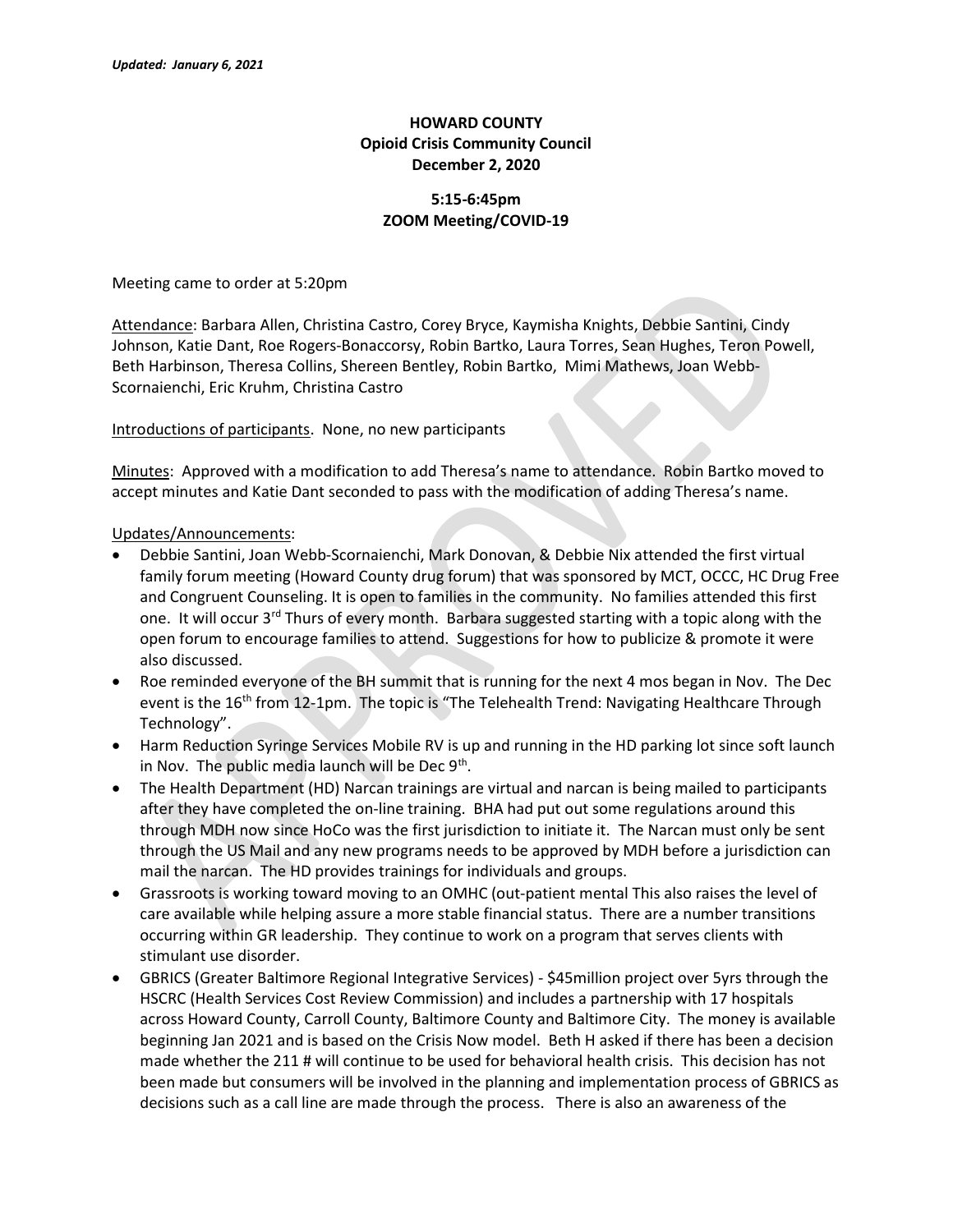legislation passed for a national suicide hotline. Beth Harbison asked if there was a way to find sober living and halfway houses in HoCo so she can reach out to them and provide them with tickets for the Sobar Sober Living NYE party. Roe can provide a list of sober living houses. BHA also has a list on their website of all the certified and non-certified sober living houses. A presentation on GBRICS is scheduled for the January OCCC agenda.

- There was a town hall on Nov  $9<sup>th</sup>$  for recovery house managers. The purpose of the event was for NCAAD and the policy rep to hear from residential managers what concerns and issues exist for houses.
- The Recovery Services and Supports committee (BHAC) has a focus this year of supporting recovering housing. One of the main concerns has been fire safety at the houses. The state fire marshal has made a decision to make a change across the state around the requirements for fire safety and recovery houses. It is simpler and does not require commercial sprinkler systems be installed.
- The General Assembly begins in Jan and people will not be able to attend and testify in person due to COVID. There is a process for signing up in advance to testify as well as online access to committee hearings – including those who are already meeting. A lot of pre-work is being done to facilitate as smooth and effective a session as possible.

## 2021 Planning

- Barbara presented the draft of the OCCC logo that was designed by a graphic artist. She requested feedback on it. The plan is to have the logo available for use on various things such as a pop–up banner and correspondence sent out or on flyers in the future. The colors were chosen from the "yes and" cards Barbara made a few years ago. Participants weighed in in favor of the logo. Given COVID we'll hold off purchasing the pop up banner until things open up for events. Events on the calendar include August 31<sup>st</sup> IOAD, September recovery walk and the ROSC baseball game on May  $1<sup>st</sup>$  - should restrictions be lifted. Barbara raised the question of whether we should begin planning for future events. Barbara provided dates for OCCC dates for 2021.
- Teron raised the question of whether the LEAD program is going to occur in the upcoming year. He would like the OCCC to be a supporter of the initiative to help support other programs that are within the parameters of the Enforcement and Adjudication committee. Roe reported that the HD hired the coordinator for the LEAD program (Justine) who started in Nov. The HD received funding through the Governor's office and they are working with all of the partners involved. The HoCo state's attorney's office has been involved in leading efforts to coordinate partners together. There is also funding for case management services (RFP is out now) along with the coordinator for the program. The program is closely linked with the harm reduction programs and the mobile health services through Fire & Rescue. They are working to develop an advisory committee under the ROSC umbrella. Anyone from the OCCC interested in participating in the advisory committee is welcome to participate. There is a desire to have family members, people in recovery and businesses involved on the advisory group. A future presentation on the program will be scheduled for an OCCC meeting. Teron and Barbara will discuss a path forward for OCCC's participation.
- Christina Castro volunteered to present about the various services that the mobile integrated care program (MICH) can provide to community members at an upcoming OCCC meeting.

Next meeting is January 6, 2021 – see agenda for all 2021 meeting dates.